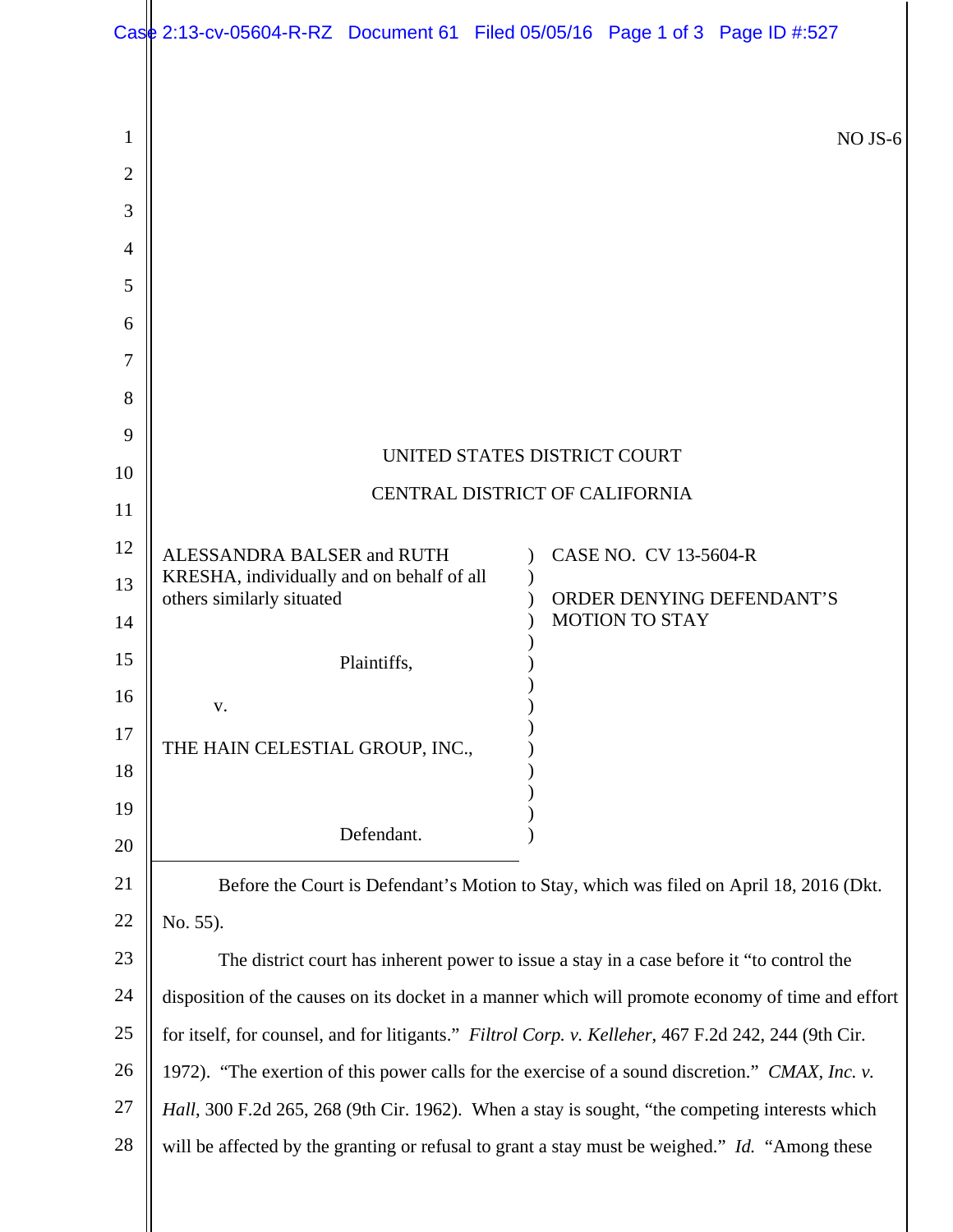1 2 3 4 5 6 7 8 competing interests are the possible damage which may result from the granting of a stay, the hardship or inequity which a party may suffer in being required to go forward, and the orderly course of justice measured in terms of the simplifying or complicating of issues, proof, and questions of law which could be expected to result from a stay." *Id.* The party petitioning for a stay "bears the burden of establishing its need." *Clinton v.* Jones, 520 U.S. 681, 708 (1997). The court must also "balance the length of the stay against the strength of the justification given for it." *Yong v. INS*, 208 F.3d 1116, 1119 (9th Cir. 2000). "If a stay is especially long or its term is indefinite, we require a greater showing to justify it." *Id.* at 1120.

9 10 11 12 13 14 15 16 17 18 19 20 21 22 Defendant asserts that the Ninth Circuit will soon be examining cases involving similar issues to that presented in this case. However, the Ninth Circuit is always examining cases that have relevance to those on this Court's docket. The simple fact that the Ninth Circuit will examine relevant issues is not independently sufficient to justify a stay. Having been delayed for years since the Court Ordered this case dismissed, it cannot be said to be in the interests of the parties' or the public to needlessly draw out this litigation further than is required to obtain a just result. This basic principle holds particularly true in this case, where the Court cannot know when exactly the Ninth Circuit will resolve the issues in the other cases. Granting a stay of an indefinite term requires a greater justification. The speculative fear that discovery may be found to have been less focused than possible after the Ninth Circuit's future decisions does not provide a necessary justification. The Ninth Circuit in its ruling in this case has asked this Court to move forward on class certification and discovery issues in light of the *already existing* case law, and this Court finds no reason to delay compliance with this demand. This Court therefore DENIES Defendant's Motion to Stay.

23 24 25 26 27 28 As both parties' position papers regarding the Ninth Circuit's Mandate appear to have presumed that this Court would grant the Motion to Stay, neither party has adequately addressed the issue of whether precertification discovery is necessary, given Plaintiff's particular document requests, updated requests, and recent case law. This Court therefore ORDERS both parties to file supplemental position papers with this Court, providing concise but detailed positions on this issue, by May 9, 2016 at 11:59 P.M.